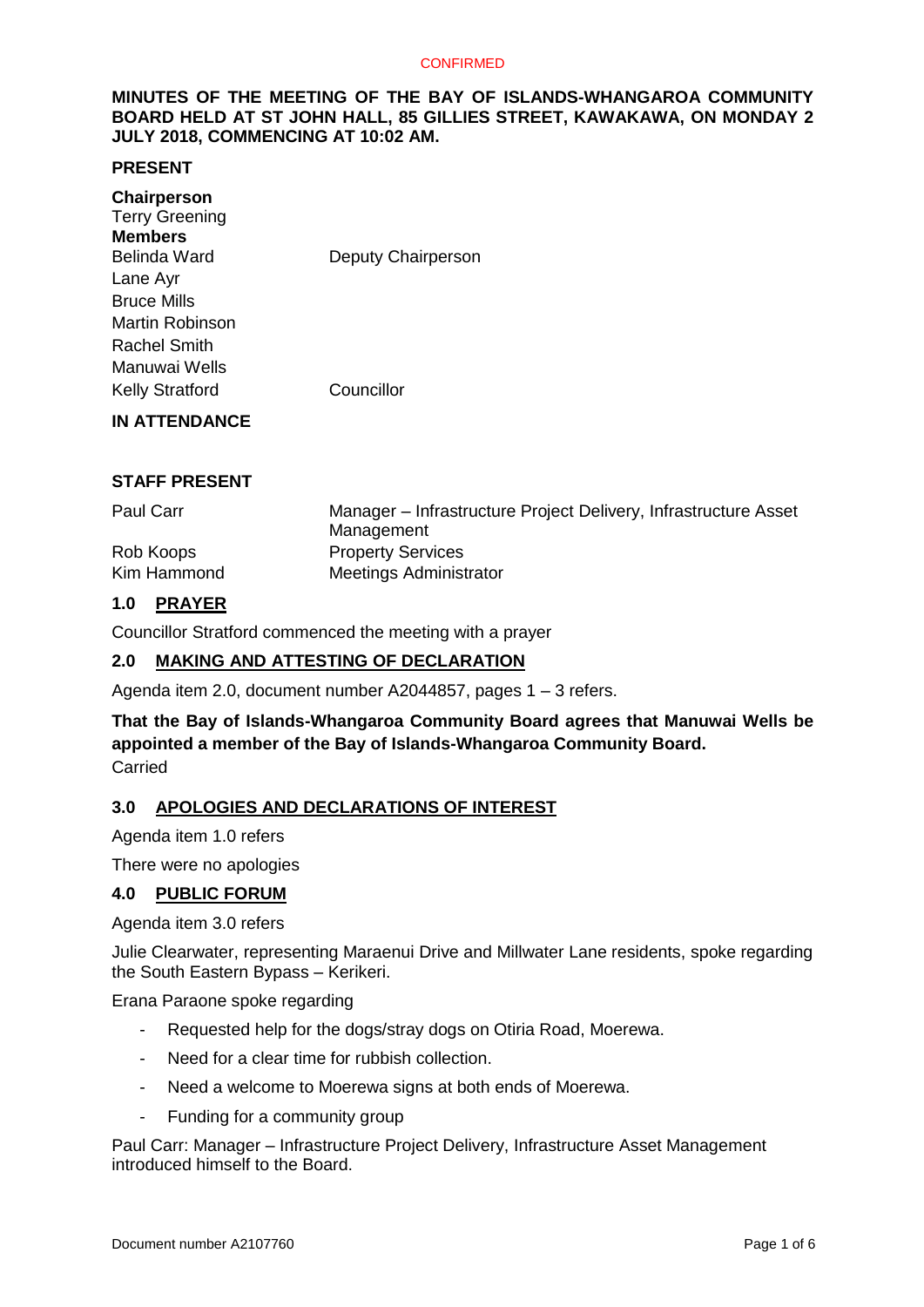## **5.0 CONFIRMATION PREVIOUS MINUTES**

Agenda item 5.0, document number A2089123, pages 5 - 16 refers

## Resolved and the control of the control of the control of the control of the Mills/Ayr

**That the Bay of Islands-Whangaroa Community Board agree that the minutes of the meeting of the Bay of Islands-Whangaroa Community Board held 28 May 2018 be confirmed as a true and correct record, subject to the following amendment:**

**Item 5.1 – Airspace Lease – 30 School Road, Paihia was left to lie on the table due to lack of consultation undertaken.**

Carried

Member Wells abstained from voting

The meeting adjourned at 10.27 am and reconvened at 10.43 am.

## **6.0 DEPUTATION**

Agenda item 4.0 refers

Eric Rush spoke regarding Item 6.1 – Tauranga Bay Holiday Park Lease.

## **7.0 INFRASTRUCTURE AND ASSET MANAGEMENT GROUP**

## **7.1 Tauranga Bay Holiday Park Lease**

Agenda item 6.1; document number A2084794, pages 17 - 25 refers

Resolved **Greening/Mills** 

**That the Bay of Islands-Whangaroa Community Board recommends to Council:**

**a) Subject to S54 of the Reserves Act 1977, Far North District Council grants a lease on the Tauranga Bay Recreation Reserve being Lot 1 DP 69081 to the current lessee, Wupi Investments Ltd**

**Council grants a lease on the freehold titles being Lot 1 DP 54531 and Lot 1 DP90523 to the current lessee, Wupi Investments Ltd**

**The term of both leases shall be:**

**Initial Term: 21 years**

**Right of Renewal: One further term of 21 years**

**b) Council authorises the General Manager Infrastructure & Asset Management to negotiate further terms and conditions for both leases which shall be on industry practise commercial terms, at market rent and in accordance with Council policy #5020 - Council-Owned Campgrounds.**

Carried

Member Wells abstained from voting

## **7.2 Lease of part Kororipo –Kerikeri Basin Recreation Reserve – The Pear Tree Restaurant**

Agenda item 6.2, document number A2078674, pages 27 - 34 refers

Moved Greening/Stratford

The Bay of Islands-Whangaroa Community Board recommends that the Far North District Council, pursuant to its powers under sections 53(1)(h) and 54(1)(d) of the Reserves Act 1977, grants a new lease of part of the Kororipo-Kerikeri Basin recreation reserve comprising approximately 2054m2 of the land contained in CFR NA836/15, to the existing tenant Pear Tree Kerikeri Limited and that the terms of the lease shall be: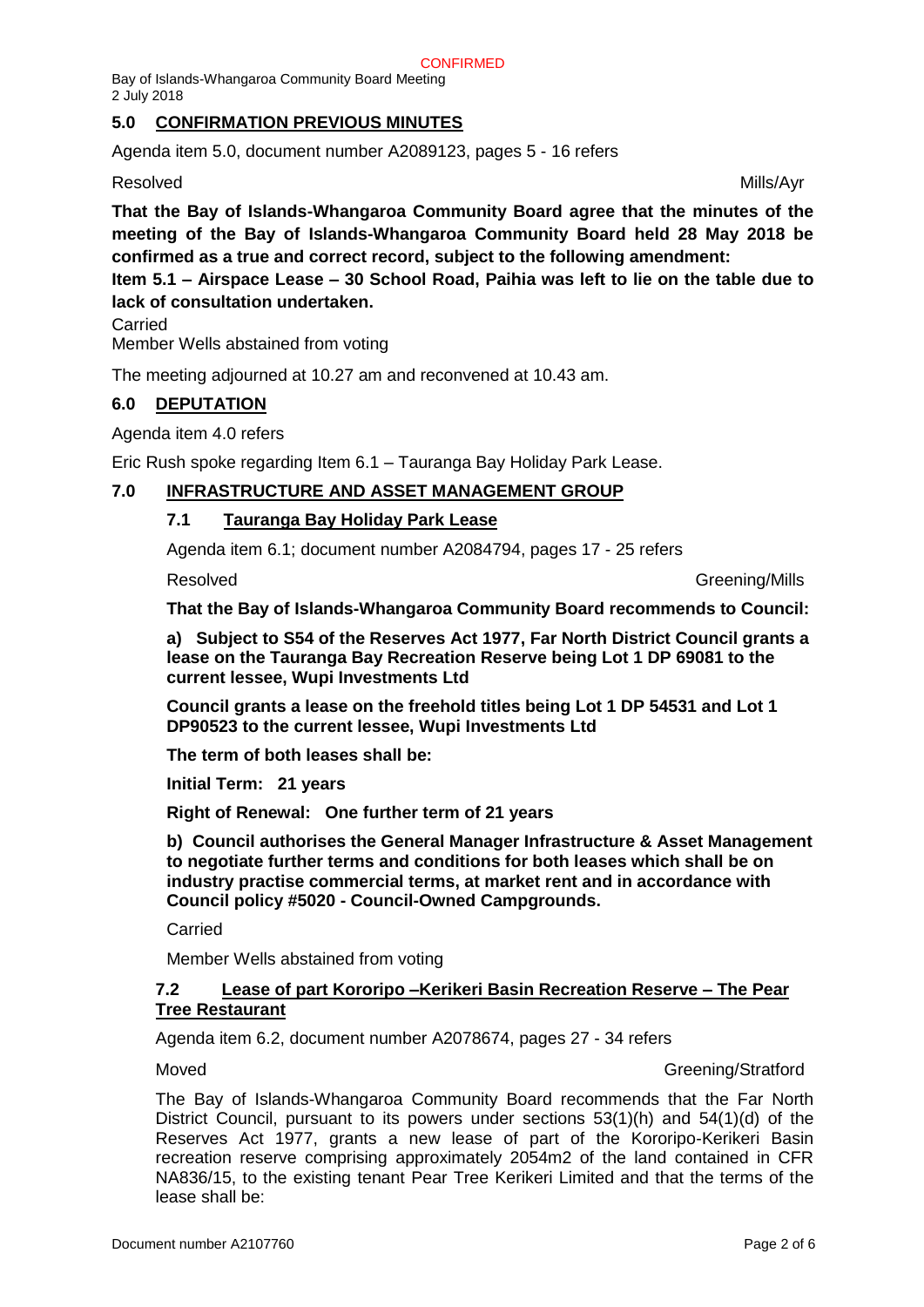Term: 5 years

Rent: Commercial rate to be determined by valuation

Right of Renewal: Two further terms of 5 years if no alternative need identified.

Area: To be approximately 2054m2 of the land contained in CFR NA836/15 as shown on the attached aerial plan.

Lost

Amendment moved **Greening**/Ayr

The Bay of Islands-Whangaroa Community Board recommends that the Far North District Council maintains the current lease which expires on 30 April 2022 with no amendments.

Lost

#### Amendment moved **Smith/Stratford**

The Bay of Islands-Whangaroa Community Board recommends that the Far North District Council, pursuant to its powers under sections 53(1)(h) and 54(1)(d) of the Reserves Act 1977, grants a new lease of part of the Kororipo-Kerikeri Basin recreation reserve comprising approximately 2054m2 of the land contained in CFR NA836/15, to the existing tenant Pear Tree Kerikeri Limited and that the terms of the lease shall be:

Term: 5 years

Rent: Commercial rate to be determined by valuation

Right of Renewal: no right of renewal

Area: To be approximately 2054m2 of the land contained in CFR NA836/15 as shown on the attached aerial plan.

Subject to all concept plans being approved by Kororipo Stone Store Basin Management Group

#### Carried

The amendment became the substantive motion

#### Resolved **Smith/Stratford**

**The Bay of Islands-Whangaroa Community Board recommends that the Far North District Council, pursuant to its powers under sections 53(1)(h) and 54(1)(d) of the Reserves Act 1977, grants a new lease of part of the Kororipo-Kerikeri Basin recreation reserve comprising approximately 2054m2 of the land contained in CFR NA836/15, to the existing tenant Pear Tree Kerikeri Limited and that the terms of the lease shall be:**

**Term: 5 years**

**Rent: Commercial rate to be determined by valuation**

**Area: To be approximately 2054m2 of the land contained in CFR NA836/15 as shown on the attached aerial plan.**

**Right of Renewal: no right of renewal**

**Subject to all concept plans being approved by Kororipo Stone Store Basin Management Group.**

Carried

Note – that there was no evidence in the report of Ngati Rehia withdrawing their submission and the Board has taken the report at face value.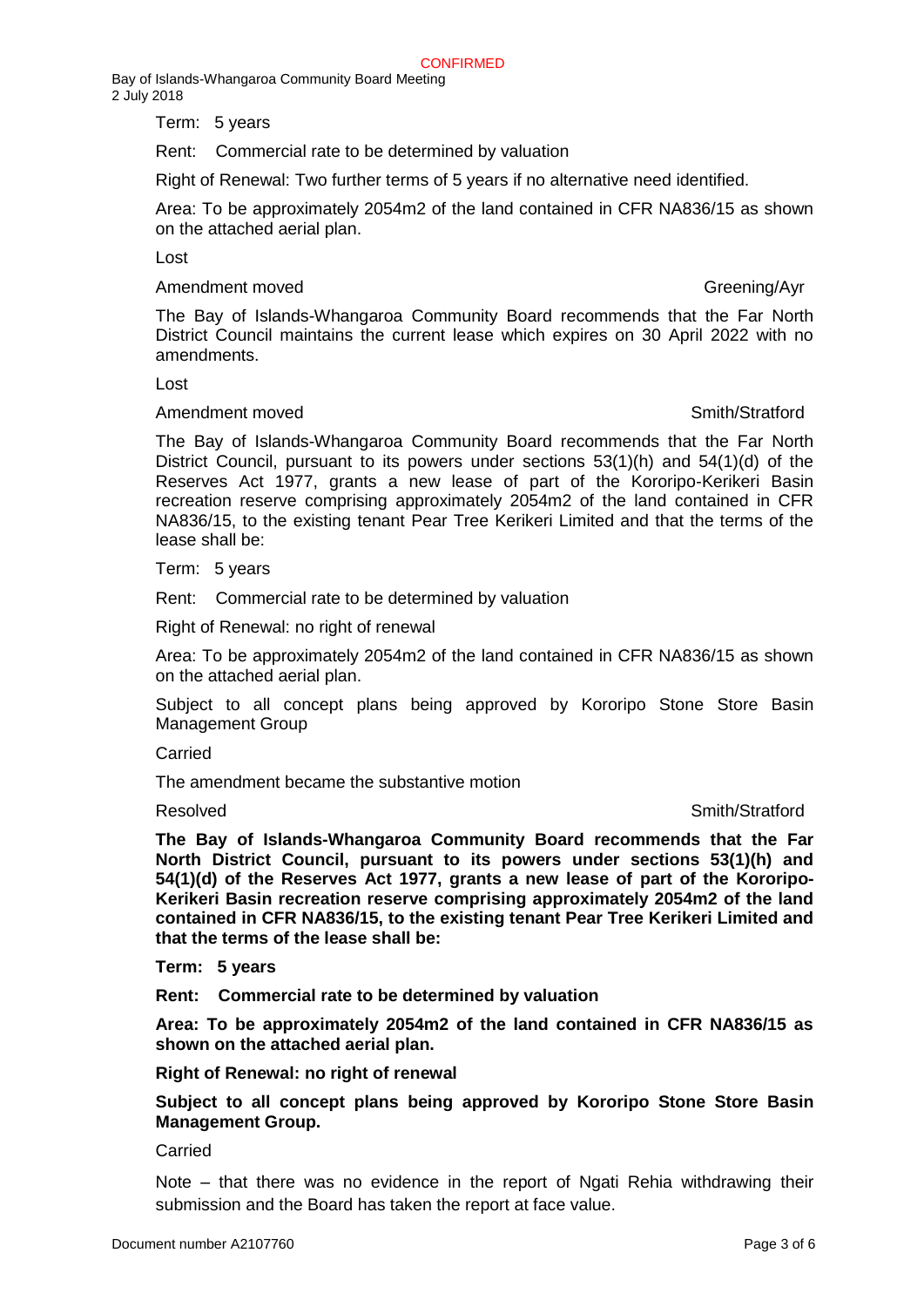> Attendance: Councillor Stratford left the meeting at 11.45 am and rejoined the meeting at 11.46 am.

Attendance: Member Wells left the meeting at 11.49 m and rejoined the meeting at 11.51 am.

## **8.0 CORPORATE SERVICES GROUP**

## **8.1 Chairperson and Members Reports**

Agenda item 7.1 document number A2089280, pages 35 - 47 refers

Resolved Ward/Smith

**That the Bay of Islands-Whangaroa Community Board note the reports from the Chairperson and Members Ward, Smith, Ayr and Mills.**

Carried

## **8.2 Funding Project Report**

Agenda item 7.3, document number A2089291, pages 49 - 52 refers

Moved Robinson/Smith

## **That the Bay of Islands-Whangaroa Community Board note the project report received from Kaeo Rugby Sports Club Incorporated**

Carried

## **8.3 Application for Funding – Bay of Islands Jazz & Blues Festival**

Agenda item 7.3, document number A2090273, pages 53 - 62 refers

Moved Ward/Smith

That the Bay of Islands-Whangaroa Community Board approve the sum of \$2,077.39 (plus GST if applicable) to be paid per annum for a period of three years total sum \$6,232.17 from the Boards Community Fund account to Bay of Islands Jazz & Blues Festival for the cost to provide a shuttle bus for the following reasons:

i) Support and value all people; especially the young, the elderly, and people with disabilities.

ii) Promote the Far North so that it is recognised as an attractive place to work, do business, and visit.

Lost

#### Amendment moved **Amendment moved Robinson**/Ayr

That the Bay of Islands-Whangaroa Community Board approve the sum of \$2,077.39 (plus GST if applicable) to be paid from the Board's Community Fund account to Bay of Islands Jazz & Blues Festival for the cost to provide a shuttle bus for the following reasons:

i) Support and value all people; especially the young, the elderly, and people with disabilities.

ii) Promote the Far North so that it is recognised as an attractive place to work, do business, and visit.

The amendment became the substantive motion

## Resolved Robinson/Ayr

**That the Bay of Islands-Whangaroa Community Board approve the sum of \$2,077.39 (plus GST if applicable) to be paid from the Board's Community Fund**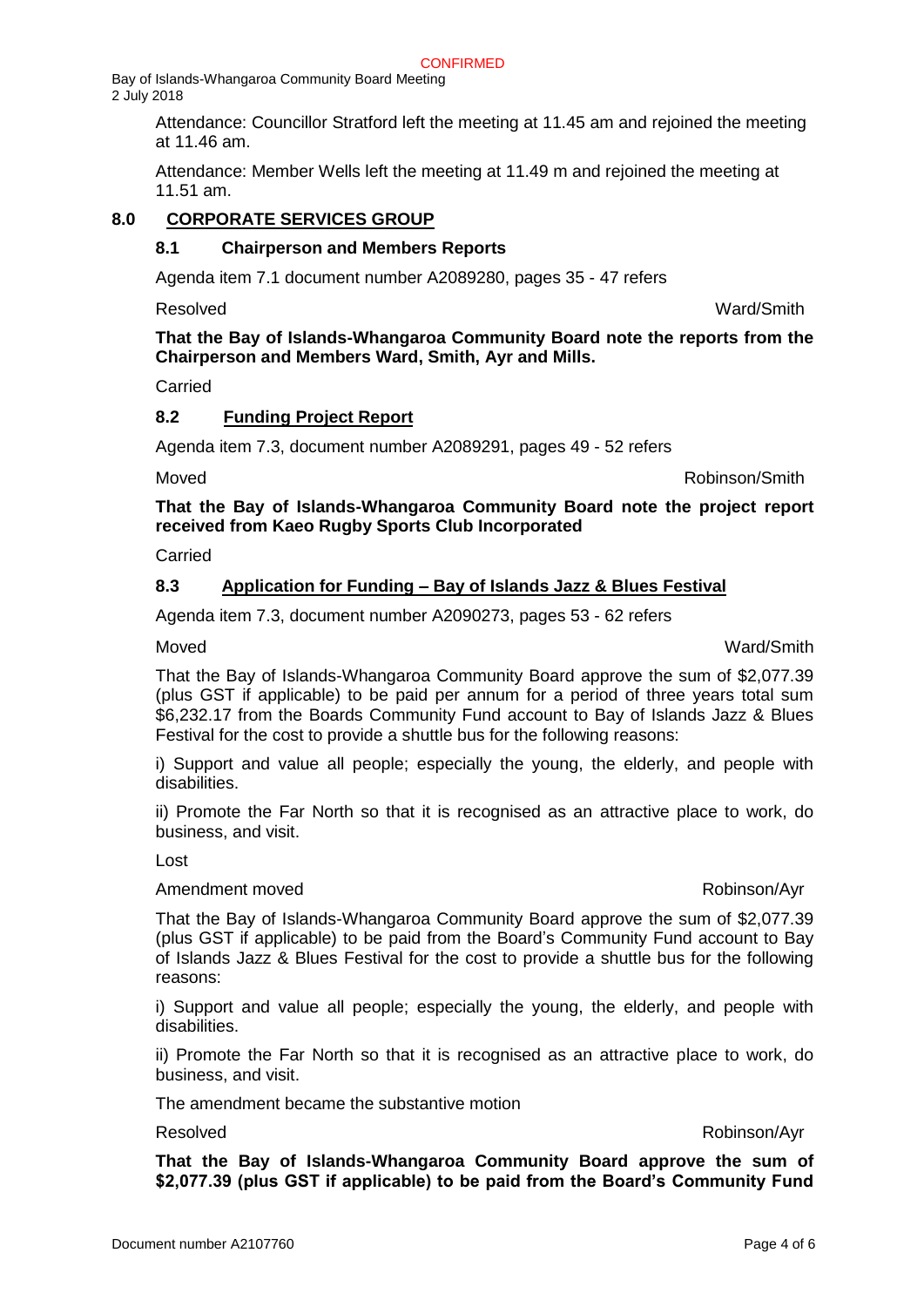> **account to Bay of Islands Jazz & Blues Festival for the cost to provide a shuttle bus for the following reasons:**

> **i) Support and value all people; especially the young, the elderly, and people with disabilities.**

> **ii) Promote the Far North so that it is recognised as an attractive place to work, do business, and visit.**

Carried

## **8.4 Road Naming – Private Road off Access Road, Kerikeri**

Agenda item 7.4 document number A2089272, pages 63 - 73

#### Moved **Stratford/Smith**

That the Bay of Islands-Whangaroa Community Board, pursuant to Council's Road Naming and Property Addressing Policy #2125, name a private accessway currently addressed 41 - 43 Access Road, Kerikeri, "Ara Lane", as per map (A2041744).

## Amendment moved and the state of the state of the Smith/Wells

That the Bay of Islands-Whangaroa Community Board, pursuant to Council's Road Naming and Property Addressing Policy #2125, name a private accessway currently addressed 41 - 43 Access Road, Kerikeri, "Te Ara Lane", as per map (A2041744).

Carried

The amendment became the substantive motion

Resolved **Smith/Wells** 

**That the Bay of Islands-Whangaroa Community Board, pursuant to Council's Road Naming and Property Addressing Policy #2125, name a private accessway currently addressed 41 - 43 Access Road, Kerikeri, "Te Ara Lane", as per map (A2041744).**

Carried

Councillor Stratford and Member Ward requested their vote against the motion be recorded

## **8.5 Road Naming – Public Road off Fernbird Grove, Kerikeri**

Agenda item 7.5 document number A2088695, pages 75 - 80 refers

Resolved Robinson/Ayr

**That the Bay of Islands-Whangaroa Community Board, pursuant to Council's Road Naming and Property Addressing Policy #2125, name the public road, created by way of subdivision at 159 Fernbird Grove, "Spoonbill Drive", as per maps (A2042115) and (A2042118).**

**That the Bay of Islands-Whangaroa Community Board receive the following report** 

Carried

## **9.0 INFORMATION REPORTS**

Agenda item 8.0 document number A2090050, pages 81- 83 refers

**Community and Customer Services report dated 12 June 2018.**

Carried

Resolved **Greening/Mills**